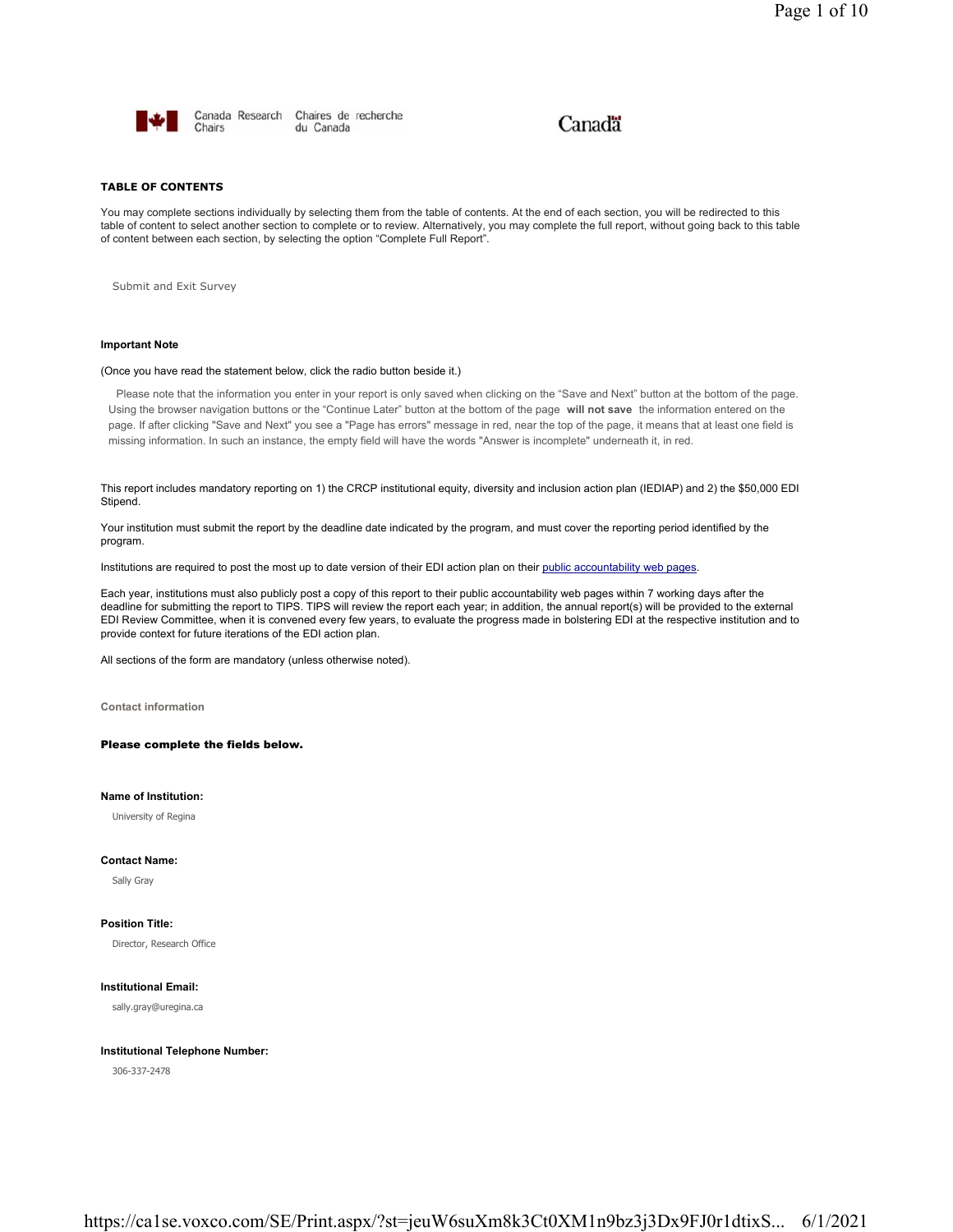### **The link for the EDI progress report and EDI Stipend report:**

https://ca1se.voxco.com/SE/?st=jeuW6suXm8k3Ct0XM1n9bz3j3Dx9FJ0r1dtixSuWr4g%3D

Does your institution have an EDI Action Plan for the CRCP?

Yes

**PART A: EDI Action Plan** - Reporting on Key Objectives Analyses, Systemic Barriers, Objectives and Indicators

Date of most recent plan (e.g. latest revision of the public plan):

09/27/2019

Rating given action plan in most recent review process:

Satisfies

Name of vice-president level representative responsible for ensuring the implementation of the plan:

Dr. Kathleen McNutt

In developing their action plans, institutions were required to conduct: 1) an employment systems review; 2) a comparative review; and 3) an environmental scan (see program requirements here). These assessments were required in order to identify the specific systemic barriers and/or challenges that are faced by underrepresented groups (e.g. women, persons with disabilities, Indigenous peoples and racialized minorities at the respective institution; institutions were then required to develop key S.M.A.R.T. (specific, measurable, aligned with the wanted outcome, realistic and timely) objectives and actions to address them.

Indicate what your institution's key EDI objectives are (up to six) as outlined in the most recent version of your action plan (either the one approved by TIPS or the one current under review by TIPS), as well as the systemic barriers/challenges identified that these objectives must address. Please note that objectives should be S.M.A.R.T. and include a measurement strategy. List the corresponding actions and indicators (as indicated in your institutional EDI action plan) for each objective, and outline: a) what progress has been made during the reporting period; b) what actions were undertaken; c) the data gathered; and d) indicators used to assess the outcomes and impacts of the actions. Please note that indicators can be both quantitative and qualitative and should be specific. Outline next steps and use the contextual information box to provide any additional information (e.g. course correction, obstacles, lessons learned, etc.) for each objective.

## **Key Objective 1**

Brief description of S.M.A.R.T. (specific, measurable, aligned with the wanted outcome, realistic and timely) Key Objective 1:

To sustain or exceed University of Regina's CRC equity targets

#### Systemic barriers -

Please provide a high-level description of the systemic barriers (e.g. summarize what the barriers are and how they were identified):

Attracting Indigenous and Federally Designated Group job seekers is problematic due to a number of barriers including: - assumptions about who gets hired and for what<br>roles - internal resistance - the existence of consciou unions and restrictions imposed on external recruitment and selection - hiring processes, such as the ghettoization of FDG's to student and temporary roles The barriers were identified via an Employment Systems Review, a comparative review of institutional support provided to chair holders and an Environmental Scan

### Corresponding actions undertaken to address the barriers:

- Ensure all CRC search committees' members include more than one member of an FDG, exceeding CRC minimum requirement - Train all CRC search committees members in unconscious bias, consideration of career interruptions, and recognition of all types of research (e.g., community-based) - Faculties seeking to fill a CRC position will identify targeted recruitment where appropriate - Review the Research Chairs policy to ensure considerations of equity and diversity are included, and that any accompanying procedures will incorporate best practices - Internal CRC allocation letters of intent will reflect EDI plans - All CRC position postings will contain inclusive, unbiased language, statements on UofR's commitment to EDI, accommodation statement, and statements about consideration of career interruptions -<br>Faculties promote the University as a preferred place to study and

### Data gathered and Indicator(s) - can be both qualitative and quantitative:

- The number of FDG search committee members on each search committee - The number of search committee members training in understanding and applying<br>unconscious bias principles and concepts - The number of FDG members who of intent - The number of compliant CRC position postings - The number of FDG hired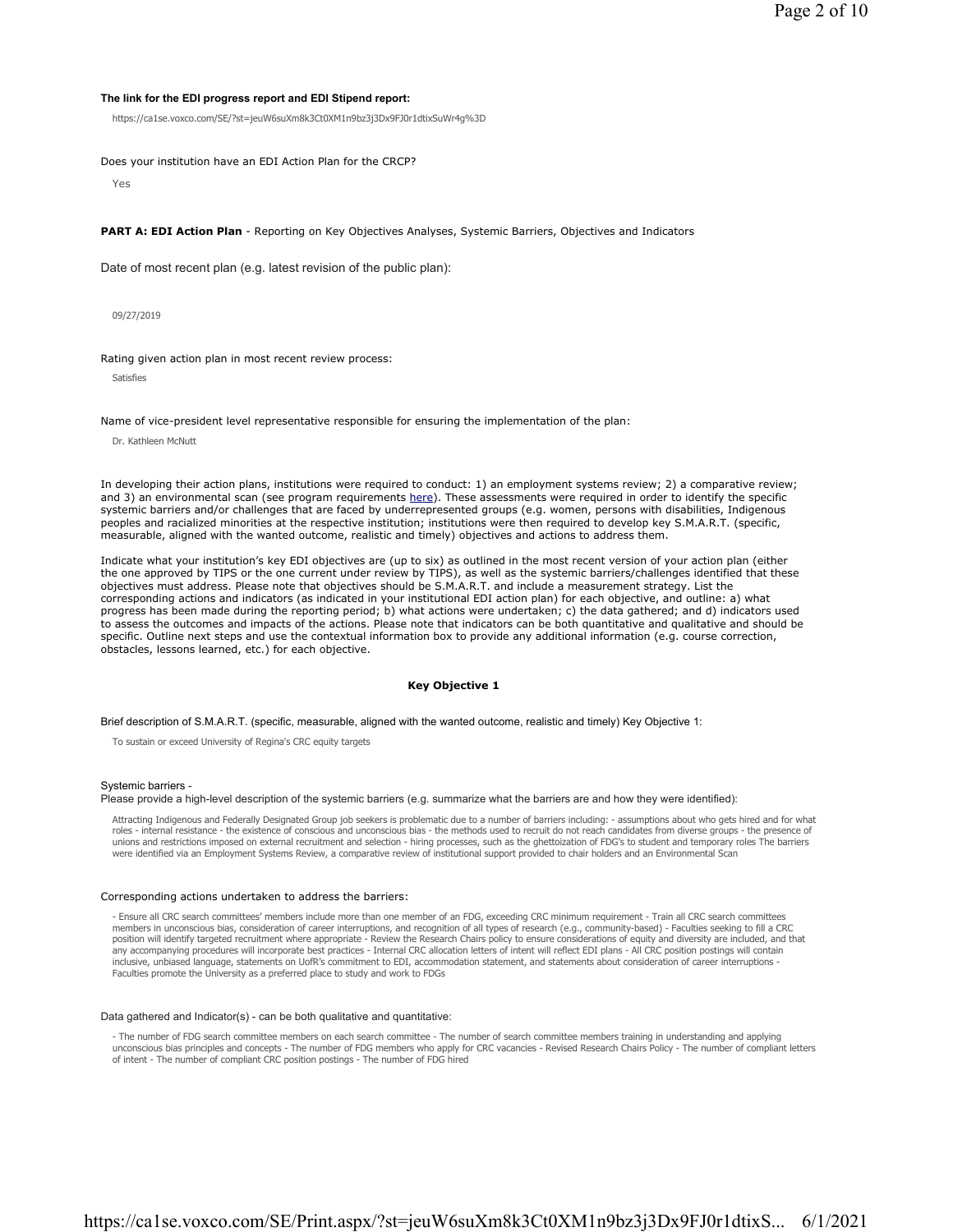### Progress and/or Outcomes and Impacts made during the reporting period:

1) All CRC search committees receive Unconscious Bias, track training # of people to attend Progress: 2 sessions Outcomes: approximately 10 attendees 2) Faculty and staff have access to a variety of EDI micro training sessions including Equity, Diversity & Inclusion, Conscious/Unconscious Bias, Diversity and Conflict Related Differences, Mainstreaming EDI Progress: 4 sessions per month Outcomes: 720 attendees 3) CRC opportunities utilizing targeted recruitment approaches Progress: 2 of opportunities Outcome: 19 applicants who identified with FDGs applied 4) CRC allocation letters of intent will address EDI Progress: incorporated into form. Outcome: 2 letters of intent contained this information 5) CRC position postings will contain inclusive, unbiased language, etc. Progress: achieved. Outcome: 2 inclusive postings

### Challenges encountered during the reporting period:

Recruiting was difficult during COVID-19.

### Next Steps (indicate specific dates/timelines):

The University is currently holding an internal call for CRC positions, whereby faculties submit requests to be given the approval to launch a search process for a chairholder. After the internal review meeting is held, the University will review the process to ensure that EDI-related information provided by the faculties was sufficient. If not, guidelines will be revised to provide more information for this section of the requests. This will be done by December 31, 2021.

### Was funding from the CRCP EDI stipend used for this key objective?

No

If the answer to the previous question was 'yes', indicate how much of the funding was spent on this key objective and specifically what the funds were spent on.

### **Do you have other key objectives to add?**

Yes

# **Key Objective 2**

Brief description of S.M.A.R.T. (specific, measurable, aligned with the wanted outcome, realistic and timely) Key Objective 2:

To develop strategies to enhance support for CRCs with a focus on the individual needs of each FDG

#### Systemic barriers -

Please provide a high-level description of the systemic barriers (e.g. summarize what the barriers are and how they were identified):

- Awareness of development opportunities available - Support and resources for CRCs throughout their terms - Absence of an effective onboarding program - Opportunities to network and participate in mentoring opportunities

#### Corresponding actions undertaken to address the barriers:

- Enhanced CRC engagement program including tactics to address the identified barriers - The program is inclusive of o How to access the leadership development programs o How to support FDG CRCs o Onboarding FDGs o How to establish networking and mentoring opportunities for FDG CRCs

### Data gathered and Indicator(s) - can be both qualitative and quantitative:

No data gathered at this time.

### Progress and/or Outcomes and Impacts made during the reporting period:

Progress: Feedback on the CRC engagement program is pending review Outcome: anticipating feedback June 30, 2021

# Challenges encountered during the reporting period:

The challenges of COVID-19 greatly affected available time that the CRCs might have to engage.

### Next Steps (indicate specific dates/timelines):

By September 30, 2021, conduct meetings with CRCs to analyze what is needed.

### Was funding from the CRCP EDI stipend used for this key objective?

No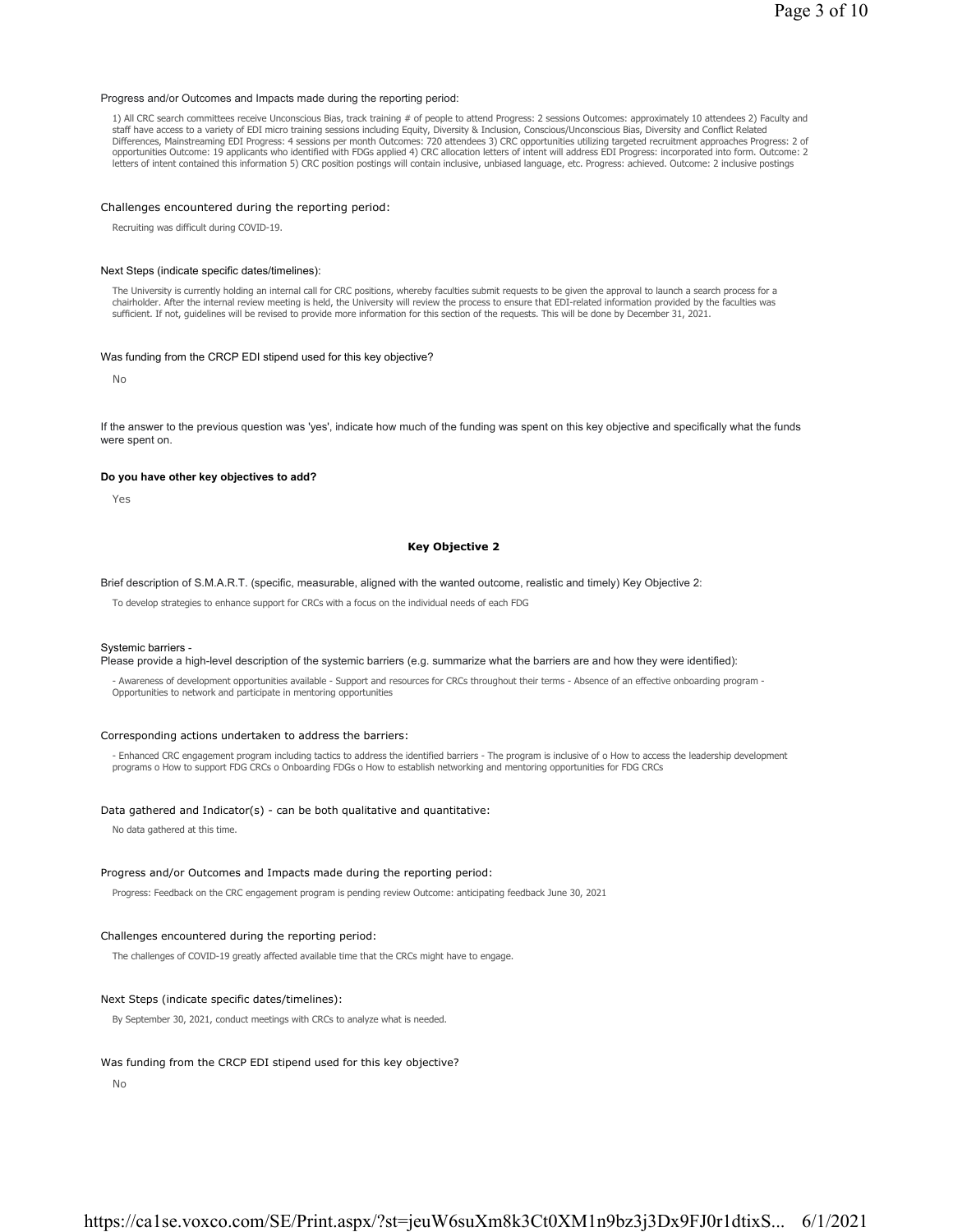If the answer to the previous question was 'yes', indicate how much of the funding was spent on this key objective and specifically what the funds were spent on.

# **Key Objective 3**

Brief description of S.M.A.R.T. (specific, measurable, aligned with the wanted outcome, realistic and timely) Key Objective 3:

To continue implementation of the 2018 University Employment Equity and Diversity Policy

#### Systemic barriers -

Please provide a high-level description of the systemic barriers (e.g. summarize what the barriers are and how they were identified):

- Lack of Awareness of the importance of self-declaration, or reluctance to self-identify, identified through Diversity Meter and individual conversations.

#### Corresponding actions undertaken to address the barriers:

- EDI training for faculty and staff - Review EDI policy - Defined the Federally Designated groups, including LGBTQ2S+ for the e-Recruit self-identification form - Measure faculty and staff perceptions of the institutions cultural climate using a survey and focus groups - Update self-declaration form to include LGBTQ2S+ as a FDG - Embed EDI goals in performance measurement for members of the leadership team

### Data gathered and Indicator(s) - can be both qualitative and quantitative:

The Diversity Meter & Cultural Survey is complete - A comprehensive report on the demographic and cultural climate of the University of Regina - 2116 employees surveyed, 631 responded for a 29.8% response rate - 146 written responses were also provided, exceeding the vendor benchmarks

#### Progress and/or Outcomes and Impacts made during the reporting period:

The third party Diversity Meter (demographic & cultural survey) was deployed October 2020. The EDI Policy has been revised. The self-declaration form was updated but needs small revisions to address LGBTQ2+S being identified as a federally designated group EDI goals/accomplishments are part of the performance review form for outof-scope employees.

### Challenges encountered during the reporting period:

The timing of the Diversity Meter & Cultural Survey was fairly close to an initiative to have everyone complete their self-declaration form in the HR system. It is possible that people mistook one for the other, and so some people missed completing the Diversity Meter.

#### Next Steps (indicate specific dates/timelines):

- Create an action plan to address the Diversity Meter "Opportunities for Development" o Establish an accountability framework within the plan o Create a communication strategy to share the outcomes and next steps with the University faculty and staff o Complete the plan by October 31, 2021 - Edit the EDI Policy to include LGBTQ2S+

### Was funding from the CRCP EDI stipend used for this key objective?

No

If the answer to the previous question was 'yes', indicate how much of the funding was spent on this key objective and specifically what the funds were spent on.

### **Key Objective 4**

Brief description of S.M.A.R.T. (specific, measurable, aligned with the wanted outcome, realistic and timely) Key Objective 4:

To create a culture of support for EDI by advancing EDI competencies across the research enterprise

### Systemic barriers -

Please provide a high-level description of the systemic barriers (e.g. summarize what the barriers are and how they were identified):

The support for EDI within the research enterprise is weak. The level of support is linked to limited knowledge of EDI and the barriers experienced by individuals belonging to the federally designated groups.

#### Corresponding actions undertaken to address the barriers:

Actions to address the barriers include: - Provide training - Review leadership performance goals - Provide culturally responsive initiatives - Seek opportunities to undertake and support academic research in intersectionality - Assess and deliver EDI offerings available from external vendors - Educate researcher enterprise on EDI considerations - Sponsor events and conferences - Develop communication strategies to promote the benefit of self-declaration - Review tenure criteria documents to ensure they are barrier free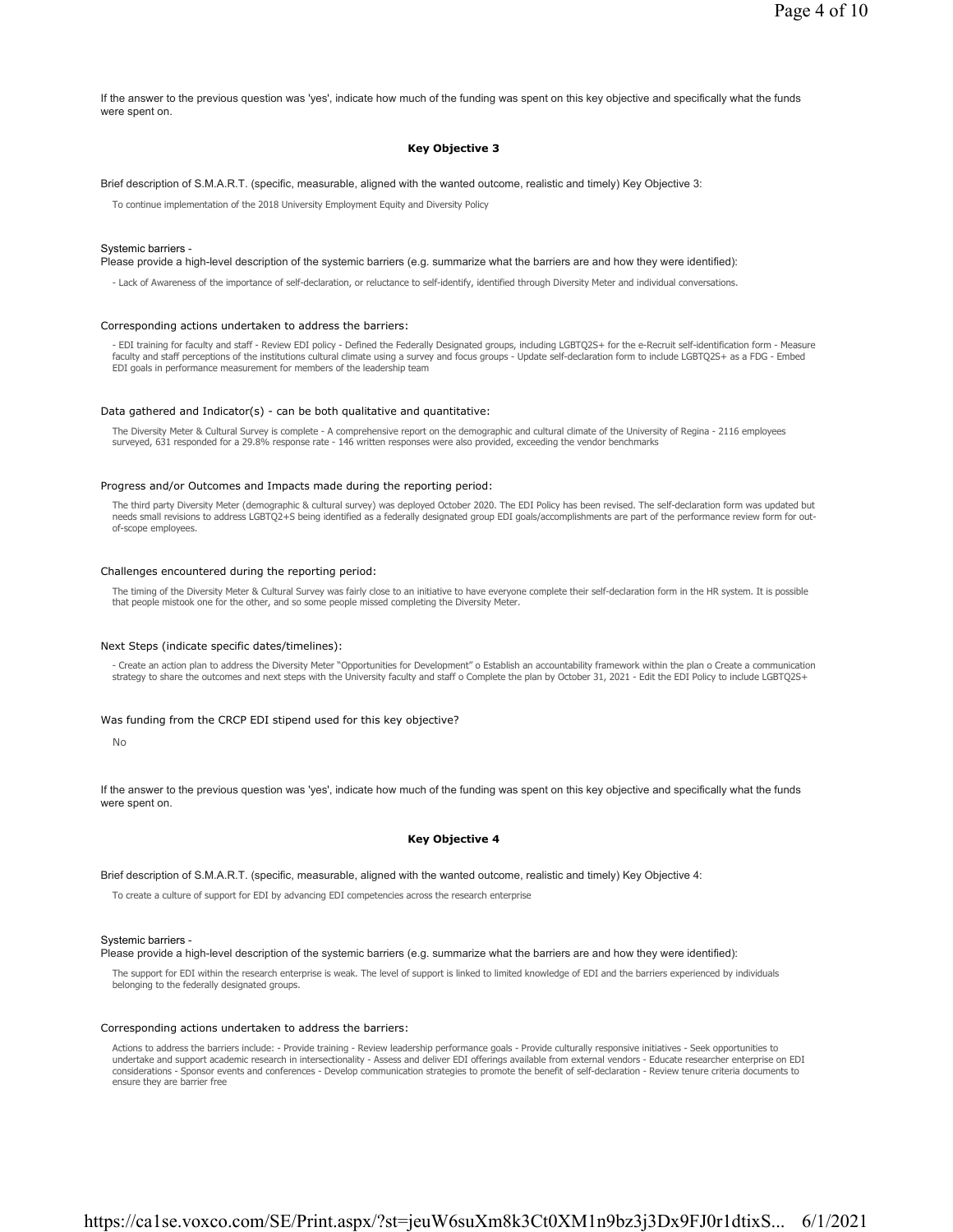### Data gathered and Indicator(s) - can be both qualitative and quantitative:

Number of training sessions held, number of culturally responsive initiatives, number of attendees

### Progress and/or Outcomes and Impacts made during the reporting period:

Established a schedule for the third party LGBTQ2S+ Positive Space training. Outcome: The vendor provided 11 3-hour sessions between August and December 2020 approximately 275 faculty and staff members attended the training. The vendor also delivered LGBTQ2S+ training in French. Progress: Developed and delivered 4 EDI<br>micro sessions on: - Intro to Equity & Diversity - Intro to culturally responsive events held (Recurring EDI Town Halls that came into existence following the global Black Lives Matter protests town hall. The topics presented were reflective of cultural and social climate within Saskatchewan, Canada and globally), with approximately 850 attendees in total. In addition, the EDI Officer for research spoke on numerous occasions to staff and faculty within their departments about EDI basics, bias/unconscious bias, etc. The incumbent also took part in three EDI workshops as part of a series of Community Engagement sessions offered by the UofR Community Engagement & Research Center. This demonstrates the UofR's support and commitment to sharing expert EDI knowledge and tools with community based organizations.

### Challenges encountered during the reporting period:

Zoom fatigue was a big challenge for continuation of the town halls.

### Next Steps (indicate specific dates/timelines):

Develop a schedule for 2021-22 by September 30, 2021

#### Was funding from the CRCP EDI stipend used for this key objective?

Yes

If the answer to the previous question was 'yes', indicate how much of the funding was spent on this key objective and specifically what the funds were spent on.

If the answer to the previous question was 'yes', indicate how much of the funding was spent on this key objective:

10000

### If an amount was entered in the previous question, indicate specifically what the funds were spent on.

The EDI stipend was spent on salary for the Indigenous Research Lead, who organized the Town Halls with Indigenous focus and worked alongside the EDI Officer for research to develop the EDI series. This is an approximation of the amount of salary dedicated to this activity.

### **EDI Stipend Impact Rating**

Please rate the extent of the impact the EDI Stipend has had on your institution in meeting this key objective:

Major impact (the EDI Stipend had a major impact on achieving progress)

### **Indicate in the table below any leveraged cash or in-kind contributions provided by the institution**

Leveraged cash or in-kind contributions from your institution (if applicable):

| Amount S | Source / Type (cash or in-kind) |
|----------|---------------------------------|
| 12489    | UofR/In-kind salary             |
| 2283     | UofR/In-kind admin support      |

### **Key Objective 5**

Brief description of S.M.A.R.T. (specific, measurable, aligned with the wanted outcome, realistic and timely) Key Objective 5:

To create a supportive environment for mainstreaming Indigenization, including the recruitment and retention of Indigenous CRCs, so that we continue to exceed the target for Indigenous CRCs .

### Systemic barriers -

Please provide a high-level description of the systemic barriers (e.g. summarize what the barriers are and how they were identified):

See more detailed information in the EDI stipend section, where this objective is broken out into separate sections.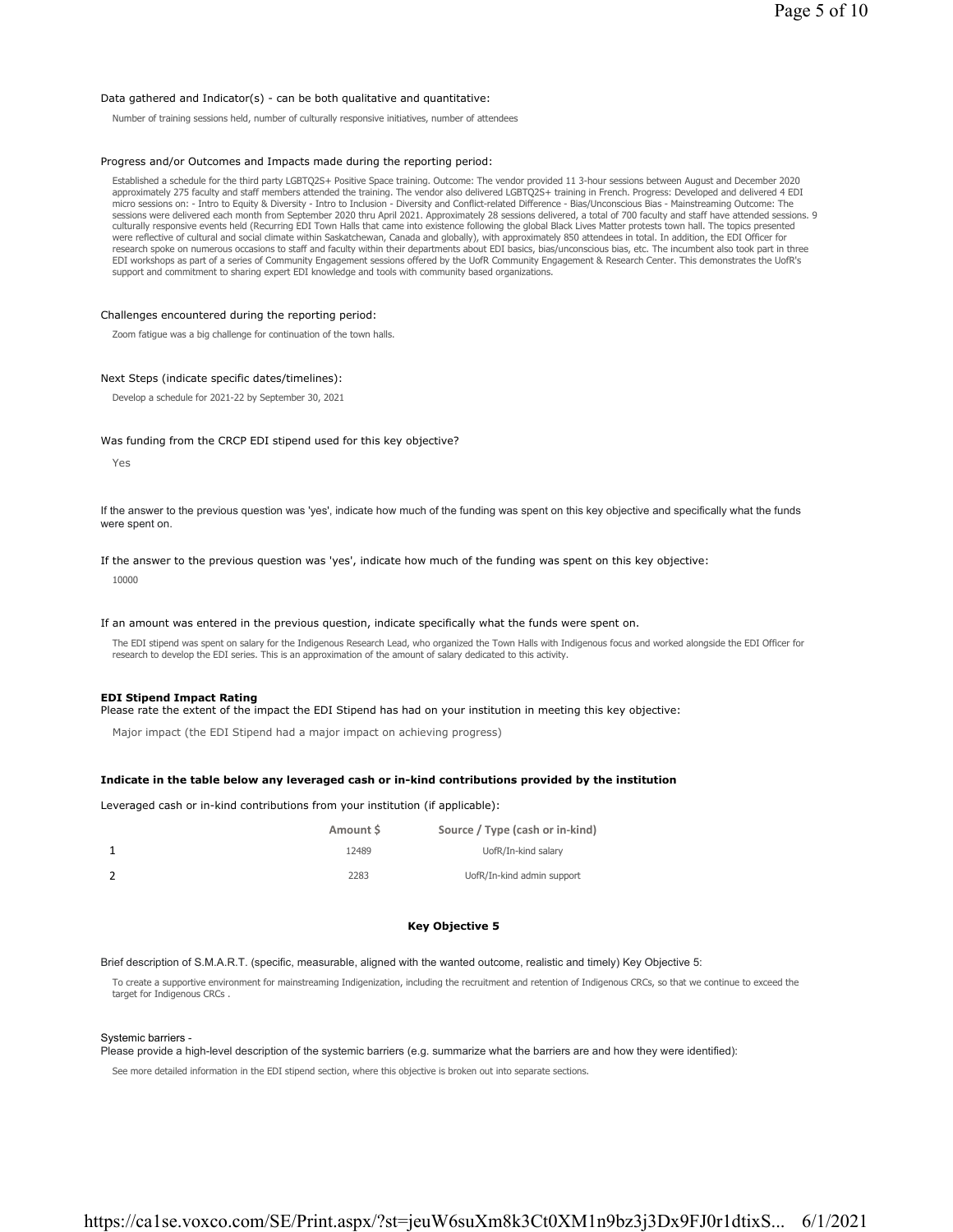### Corresponding actions undertaken to address the barriers:

See more detailed information in the EDI stipend section

### Data gathered and Indicator(s) - can be both qualitative and quantitative:

See more detailed information in the EDI stipend section

### Progress and/or Outcomes and Impacts made during the reporting period:

See more detailed information in the EDI stipend section

### Challenges encountered during the reporting period:

See more detailed information in the EDI stipend section

### Next Steps (indicate specific dates/timelines):

See more detailed information in the EDI stipend section

### Was funding from the CRCP EDI stipend used for this key objective?

Yes

If the answer to the previous question was 'yes', indicate how much of the funding was spent on this key objective and specifically what the funds were spent on.

If the answer to the previous question was 'yes', indicate how much of the funding was spent on this key objective: 40000

### If an amount was entered in the previous question, indicate specifically what the funds were spent on.

See EDI stipend section for complete breakdown of activities.

### **EDI Stipend Impact Rating**

Please rate the extent of the impact the EDI Stipend has had on your institution in meeting this key objective:

Extensive impact (the EDI Stipend had an extensive impact on achieving progress)

### **Indicate in the table below any leveraged cash or in-kind contributions provided by the institution**

Leveraged cash or in-kind contributions from your institution (if applicable):

| Amount S | Source / Type (cash or in-kind) |
|----------|---------------------------------|
| 49955    | UofR/in-kind salary             |
| 9131     | UofR/in-kind admin support      |

# **Key Objective 6**

If the answer to the previous question was 'yes', indicate how much of the funding was spent on this key objective and specifically what the funds were spent on.

# **Challenges and Opportunities**

Other than what has been outlined in the section above, outline any challenges and opportunities or successes regarding the implementation of the EDI action plan, as well as best practices that have been discovered to date. If COVID-19 has had an impact on the implementation of the institution's action plan, please outline how below. How has or will the institution address these challenges and opportunities? (limit: 5100 characters):

The University recognizes that the impact of COVID-19 on researcher productivity needs to be understood, to ensure that it is taken into account appropriately when assessing research activity and productivity. Initial investigation shows that individuals from the FDGs are being disproportionately affected. The Vice-President (Research) commissioned a taskforce to study research productivity of UofR researchers with care-giving responsibilities to learn more about the challenges faced. Next steps will be to work with the faculty deans on how they will consider the impacts in promotion and tenure reviews.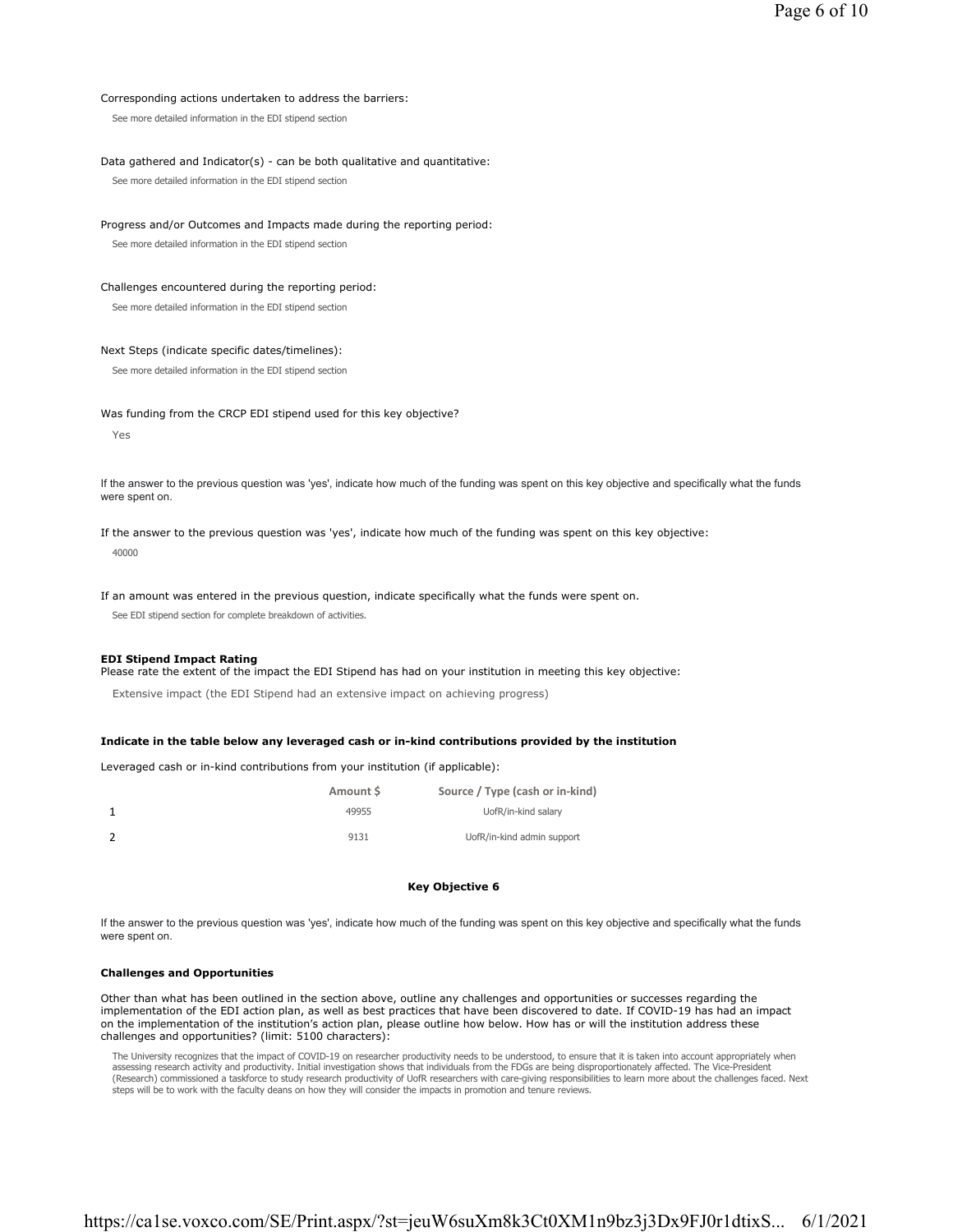### **Reporting on EDI Stipend objectives not accounted for in Part A**

#### **Instructions:**

- Institutions with EDI Action Plans, use this section to report on EDI Stipend objectives that are not accounted for in Section A.
- Institutions without EDI Action Plans, use this section to report on EDI Stipend objectives.

### **Objectives associated with your institution's EDI Stipend application**

**Table C1.** Provide information on the objectives associated with your institution's EDI Stipend application, including the funding and timelines, for the reporting period.

### **EDI Stipend Objective 1**

#### Indicate the S.M.A.R.T. (specific, measurable, aligned with the wanted outcome, realistic and timely) objective(s) towards which this funding has been directed:

Specific: The Indigenous Research Lead will develop and facilitate campus-wide training on Indigenous research practices (methods, methodologies, and ethics) to<br>contribute to an academic and research environment that is kn performance indicators below. Aligned with the wanted outcome: This initiative will meet the wanted outcome of increased capacity to recruit and retain Indigenous CRCs as outlined by creating an environment that appropriately understands and can adequately support Indigenous research programs. Realistic: The U of R is actively Indigenizing campus. Although the University of Regina holds too few chairs to be able to set targets for Indigenous peoples, the institution is committed to increasing<br>efforts and building capacity to effectively attract, and Inclusion Action Plan). Timely: While the U of R continues to expand advocacy services specific to the advancement of Indigenization and Indigenous research training, this is a timely initiative given the contract of the Indigenous Research Lead.

### Indicator(s): Describe indicators, as presented in the EDI Stipend application, and how they are calculated.

The performance indicators used to monitor success of initiative: - number of sessions delivered - number of senior administration (senior leaders, deans, directors), CRC selection committee members, LOI committee members, HR personnel, faculty, and graduate students to attend the sessions - number of consultative interactions with the Indigenous Research Lead

#### Progress: Describe results observed, including indicator results, outcomes, impacts. Include timelines (start and end dates).

Throughout the course of the year, the Indigenous Research Lead was involved in 15 public events (not including the EDI Town Halls, which is a series of public talks corun by the Indigenous Research Lead. This data, however, is accounted for elsewhere) that drew audiences of over 872 people. • The Lead facilitated 5 workshops regarding decolonial and Indigenous research for 484 attendees. • The Lead hosted 4 workshops on community-based research (in alignment with the University of<br>Regina's Strategic Plan) for 206 participants. • The Lead gave projects, curriculum, and student graduate work. Additionally, related to training, the Indigenous Research Lead created the curriculum and the online course development for a Decolonial Research Micro-credit. This micro-credit is an introductory, in-depth training program for decolonial and Indigenous research practices<br>(including methods, methodologies, ethics, and assessment Indigenous Advisory Circle (University of Regina), Indigenous Peoples' Health Research Centre (Johnson Shoyama Graduate School of Public Policy, University of Regina), and First Nations University of Canada.

### Outline the total expenditures below:

| Total funds of EDI stipend spent on the objective: | 25000 |
|----------------------------------------------------|-------|
| Institutional commitment (if applicable):          | 16625 |
| Total funds spent:                                 |       |

Indicate in the table below any leveraged cash or in-kind contributions provided by your institution:

| Amount S | Source / Type (cash or in-kind) |
|----------|---------------------------------|
| 3122313  | UofR/In-Kind Salary             |
| 5707     | UofR/In-Kind Admin support      |

### **Table C2. EDI Stipend Impact Rating**

Please rate the extent of the impact the EDI Stipend has had on your institution in meeting this objective as identified in your application, for the reporting period:

Extensive impact (the EDI Stipend had an extensive impact on achieving progress)

### Provide a high level summary of how the stipend was used:

The stipend was used to cover the salary of the Indigenous Research Lead. This is an approximation of her time spent on these activities.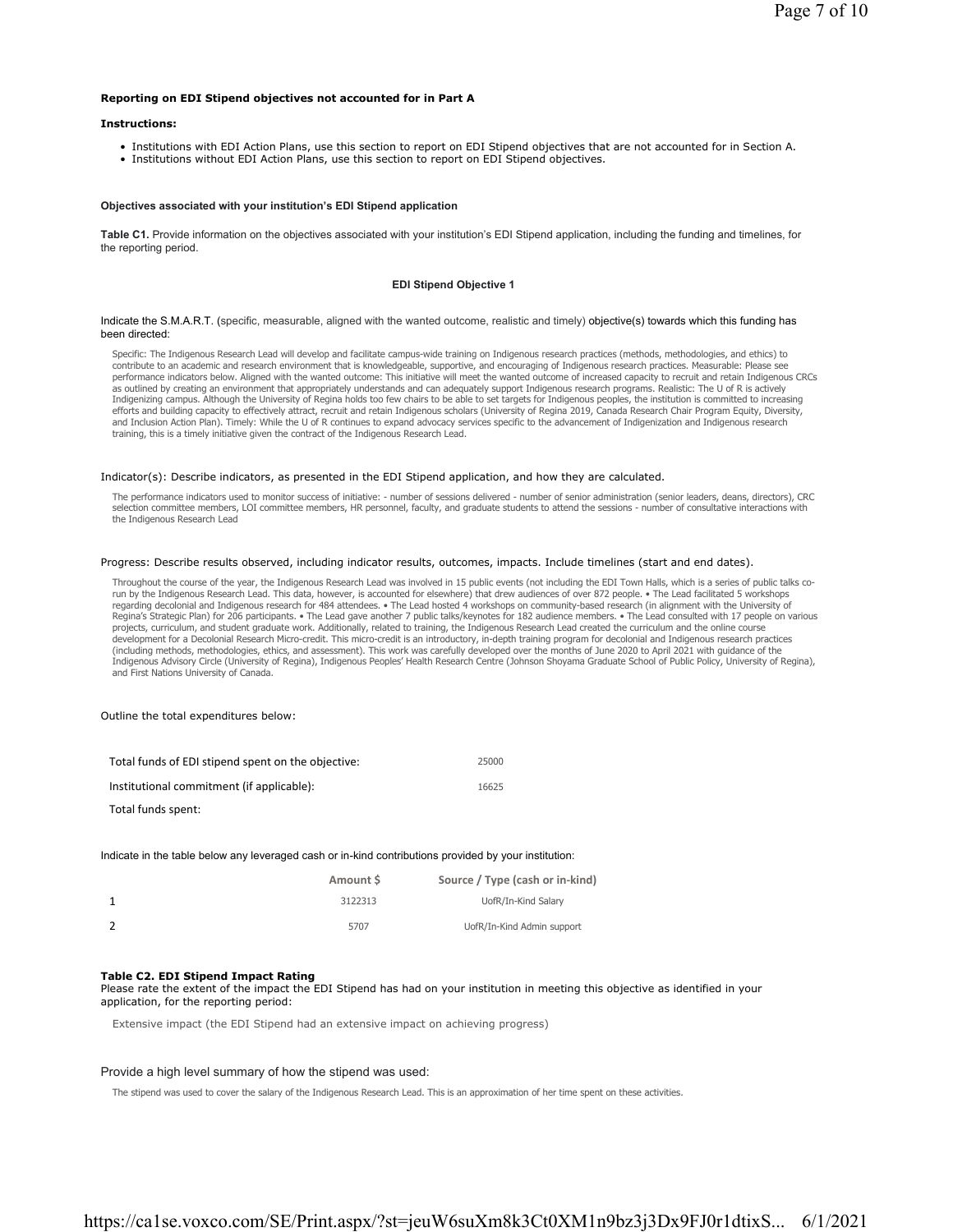### Do you have other objectives to add?

Yes

# **Additional Objectives (if applicable)**

**Table C1.** Provide information on the objectives associated with your institution's EDI Stipend application, including the funding and timelines, for the reporting period.

### **EDI Stipend Objective 2**

Indicate the S.M.A.R.T. (specific, measurable, aligned with the wanted outcome, realistic and timely) objective(s) towards which this funding has been directed:

Specific: The Indigenous Research Lead will develop and implement a formal review of the Research Ethics Board (REB) to ensure the ethics processes (application, review, and approval) are knowledgeable, supportive, and encouraging of Indigenous research practices. Measurable: Please see performance indicators below. Aligned with the wanted outcome: This initiative will increase the U of R's capacity to recruit and retain Indigenous CRCs by developing an REB that has the capacity to understand, support, and encourage Indigenous research ethics. REB capacity includes ensuring that research does not get held up by the REB processes due to lack of knowledge and understanding of appropriate research standards. REB capacity includes ethics that protect Indigenous communities from harm and risk that might arise from research. REB capacity includes the ability to make informed and appropriate responses to Indigenous-centred research ethics applicants. realistic: The U of R's REB board membership has included influential Indigenous researchers, which has contributed to capacity-building regarding Indigenous research within the structure of the REB. There is a need to continue to build on this capacity. Timely: While the U of R's REB has built some capacity around assessing and guiding the research ethics of<br>Indigenous research, the timely nature of the Indigenou ethics direction, assessment, and expertise.

### Indicator(s): Describe indicators, as presented in the EDI Stipend application, and how they are calculated.

The performance indicators used to monitor success of initiative: - set of best practices for the ethical review of Indigenous research - develop a framework for ethical review of Indigenous research - review all Research Ethics Board polices - submit revised Research Ethics Board formal review process for Board approval - facilitate interviews for the Research Ethics Board formal review process - final report on the REB with recommendations - revision of any applicable Research Board polices

### Progress: Describe results observed, including indicator results, outcomes, impacts. Include timelines (start and end dates).

The review of the Research Ethics Board changed direction. Institutionally, it became clear that there was a need to facilitate a review of the entire Research Ethics Board<br>(REB). Therefore, the intended work around Indige Graduate Studies and two external review committee members. Within this much broader REB review, the Indigenous Research Lead led a panel for Indigenous researchers, faculty, and graduate students. It was held on April 22 from 1-3 p.m. and attended by over 30 such researchers. All Indigenous researchers, faculty, and<br>graduate students were invited and also informed that th ongoing.

### Outline the total expenditures below:

| Total funds of EDI stipend spent on the objective: | 5000 |
|----------------------------------------------------|------|
| Institutional commitment (if applicable):          | 3325 |
| _                                                  |      |

Total funds spent:

#### Indicate in the table below any leveraged cash or in-kind contributions provided by your institution:

| Amount S | Source / Type (cash or in-kind) |
|----------|---------------------------------|
| 6244     | UofR/in-kind salary             |
| 1141     | UofR/in-kind admin support      |

#### **Table C2. EDI Stipend Impact Rating**

Please rate the extent of the impact the EDI Stipend has had on your institution in meeting this objective as identified in your application, for the reporting period:

Minor impact (the EDI Stipend had minimal impact on achieving progress)

### Provide a high level summary of how the stipend was used:

due to the reduced scope of this work, it took up a minimal amount of time for the Indigenous Research Lead to invite Indigenous researchers, faculty, and graduate students to a facilitated panel. This work likely could have occurred without the EDI Stipend.

#### EDI Stipend **Objective 3**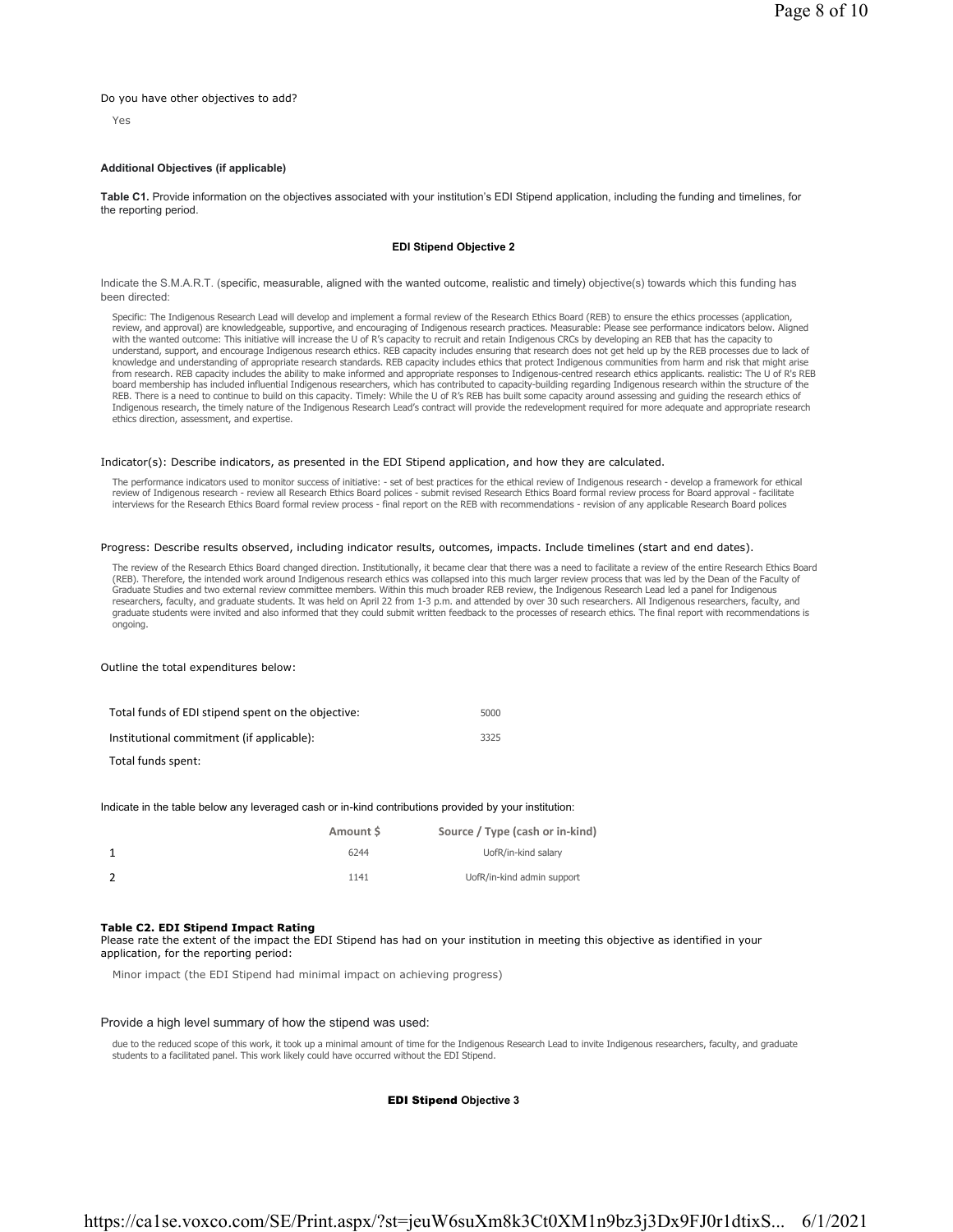Indicate the S.M.A.R.T. (specific, measurable, aligned with the wanted outcome, realistic and timely) objective(s) towards which this funding has been directed:

Specific: The Indigenous Research Lead will develop an evaluation and assessment framework to inform faculty promotion and tenure procedures relating to Indigenous research practices. Measurable: Please see performance indicators below. Aligned with the wanted outcome: This initiative will increase the U of R's capacity to recruit and retain Indigenous CRCs by developing an assessment framework (and subsequent supportive administrative frameworks such as policy) that can adequately and appropriately assess the complexities of Indigenous researchers. This assessment will ensure that Indigenous CRCs—including their scholarship and research endeavours—are better supported within the U of R's promotion and tenure procedures. realistic: The University's departments undergo regular appraisals of performance reviews, which are often redeveloped to achieve more effective and efficient procedural outcomes. Indigenous research regularly takes more time in each aspect of the project life cycle: building and maintaining relationships; developing the appropriate ethics, methods, and methodologies that appropriately reflect specific cultural value systems and Indigenous knowledge sources; developing and instilling a community-led research cycle; and, disseminating research findings in ways that ensure the Indigenous community's comfort and continued control over results. Often, university evaluation standards for the promotion and tenure of faculty do not factor in the complexity and time/travel requirements of Indigenous research practices, which can limit the advancement, promotion, and recognition of the hard work Indigenous CRCs undertake, hence limiting career recognition and advancement. In many ways, this proposed Indigenous research assessment framework is an extension of this routine and the institution's on-going commitment to recognizing and rewarding the efforts of and value delivered by faculty members. Timely: While<br>the U of R 's has a clear commitment to Indigenization a ensure completion.

### Indicator(s): Describe indicators, as presented in the EDI Stipend application, and how they are calculated.

The performance indicators used to monitor success of initiative: - Completion of the consultation process with Indigenous faculty, the Indigenous Peoples' Health Research Centre (IPHRC), Deans, Associate Deans of Research, Vice-President of Research, Associate Vice-President of Research, and the Research Office - Develop an assessment/evaluation framework that appropriately captures the complexities of Indigenous research practices - Make the assessment framework a standard practice across the U of R's Faculties - Uptake on training on the evaluation framework - The development and implementation of a communication/promotion strategy - policy development

### Progress: Describe results observed, including indicator results, outcomes, impacts. Include timelines (start and end dates).

The performance indicators used to monitor success of initiative: The Indigenous Research Lead did complete a consultative process with Indigenous faculty, the Indigenous Peoples' Health Research Centre (IPHRC), Deans, Associate Deans of Research, Vice-President of Research, and the enenth, and the pearch, and the enents, Sascarch, and the pearch, and the enents, Associate Vice-P more pressing issue on campus: the newly released Strategic Plan 2020-2025 and the work to develop and implement Action Plans to align with the plan. The Indigenous Research Lead developed an eight (8) page action plan for the Office of the Vice-President to implement the University's Strategic Plan as it relates to Indigenous and decolonial research. The Indigenous Research Lead undertook the development of the plan, based on the extensive engagement sessions, from August to November. In<br>November, the draft research action plan was presented to the University of Regina. The IAC made several suggestions which were incorporated into a new draft and presented for discussion in February. Work continues with the IAC on completing this document.

Outline the total expenditures below:

| Total funds of EDI stipend spent on the objective: | 15000 |
|----------------------------------------------------|-------|
| Institutional commitment (if applicable):          | 9975  |
| Total funds spent:                                 |       |

#### Indicate in the table below any leveraged cash or in-kind contributions provided by your institution:

| Amount S | Source / Type (cash or in-kind) |
|----------|---------------------------------|
| 18733    | UofR/In-kind salary             |
| 3424     | UofR/In-kind admin support      |

### **Table C2. EDI Stipend Impact Rating**

Please rate the extent of the impact the EDI Stipend has had on your institution in meeting this objective as identified in your application, for the reporting period:

Major impact (the EDI Stipend had a major impact on achieving progress)

### Provide a high level summary of how the stipend was used:

The work around an Action Plan for the Office of the Vice-President concerning Indigenous and decolonial research would not have been possible without the EDI Stipend. The EDI stipend was used to support the salary of the Indigenous Research Lead for the work of engagement and action plan development.

### EDI Stipend **Objective 4**

# EDI Stipend **Objective 5**

### EDI Stipend **Objective 6**